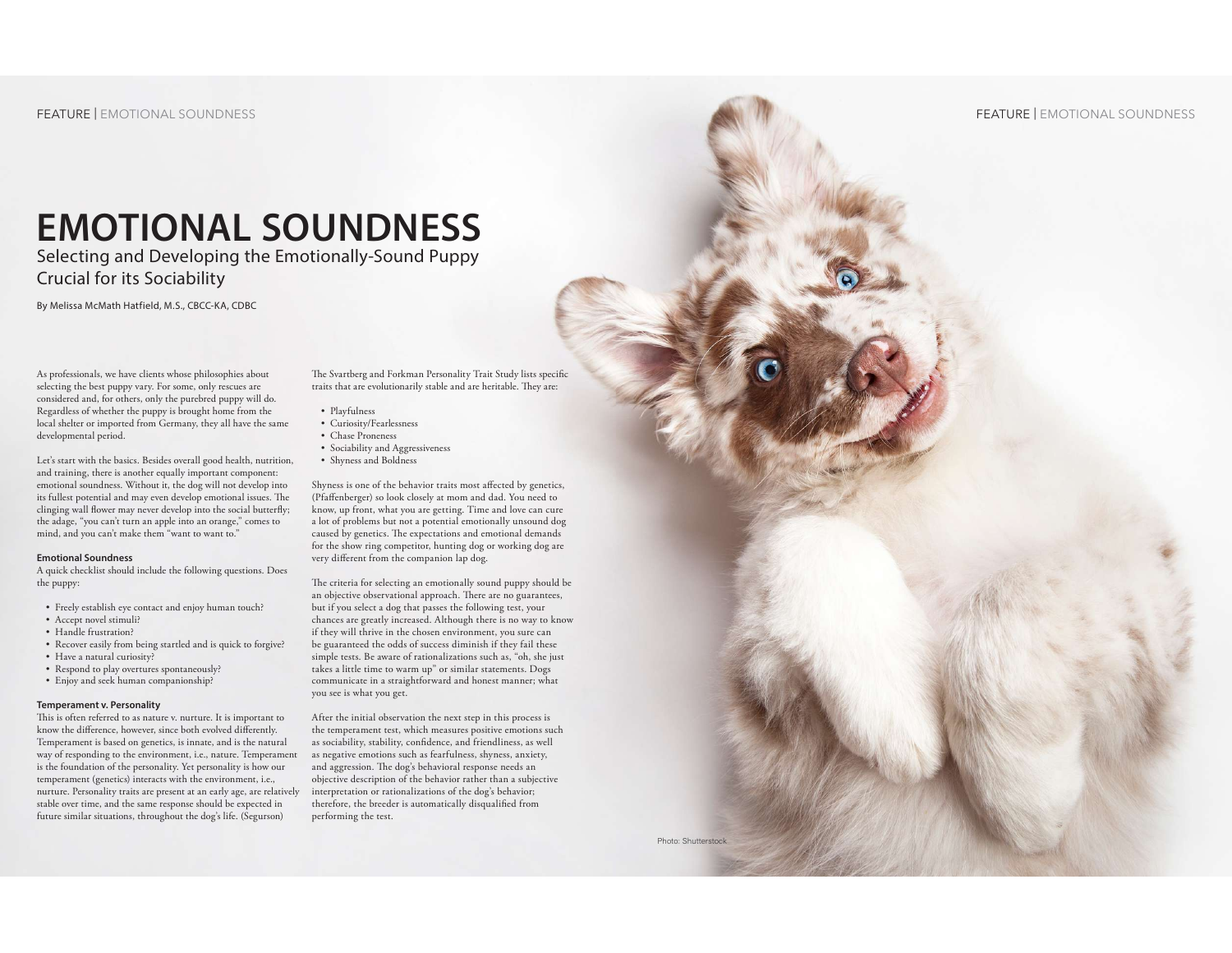## FEATURE | EMOTIONAL SOUNDNESS

If the puppy is old enough to leave its littermates, it is old enough to be tested. A quiet, but neutral, environment with a neutral tester is ideal. There are many temperament tests available to the breeder. Canine Behavioral Assessment and Research Questionnaire (C-BARQ), Safety Assessment for Evaluation Rehoming (SAFER), and the Volhard Puppy Aptitude Test are three excellent choices and easy to administer. These are self-explanatory and can be easily found with a Google search.

## **Critical Periods of Development**

John Paul Scott and John L. Fuller, psychologists, summarized the foundation for critical periods in a puppy's development in their book, *Genetics and the Social Behavior of the Dog* (1965). This classic 13-year study was one of the first and most extensive research studies on dogs and due to their "discovery" of the critical periods in the puppy, it became the foundation in developmental studies in the human.

They found that from birth to the 16th week that even a small exposure from a specific experience could greatly affect the dog for life—the younger the puppy the more significant of an impact on the puppy. The first year can be divided into three periods. The following is a condensed outline:

I. Neonatal: (3-16 days) II. Socialization: (4-14 weeks) Canine–Canine Socialization: (3-7 weeks) Canine-Human Socialization Period (7-12 weeks) Fear Impact Period (8-11 weeks) III. Enrichment: (14-52 weeks)

What is the puppy's enrichment program? What experiences has the puppy been exposed to? When you bring your puppy home, you have until the 16th week to maximize optimal emotional growth that builds a lifelong emotional and social foundation.

Enrichment: The 4 E's:

- Explore
- Examine/Seek
- Encounter
- Experience

The 4 E's will be experiences that form the foundation for all other learning, each building on top of each other until the world becomes a safe and predictable place to live and explore. The result is a nonplused, poised, confident puppy.

Unfortunately, a majority of puppies (regardless if they are being primed for a specific task) do not receive this advantage. You can tell as early as 12 weeks those who have a head start and those who have not. These puppies may not necessarily end up with emotional problems later in life, but they certainly will not develop into their full potential. Puppies raised in a kennel environment do not fare well down the road as compared with





puppies started in an enrichment program. Raising puppies in a lackluster routine also puts a puppy at a disadvantage that can be difficult, if not impossible to overcome. So often, the consequences do not manifest until the dog is 18 months to two years of age. It is not uncommon, then, to hear about being surprised at the sudden behavior change in "my normally sweet" dog." Multiple intra-species and inter-species experiences are a must for building confidence and developing an emotionally sound dog. As many cross-species experiences as possible should take place during the puppy's first 16 weeks. Cross species social interactions or "meets and greets" build sociability and increase confidence as well as the ability to adapt to multiple changes in the environment.

Sue Sternberg defines *sociable* as the dog's "innate affection for reference and attraction toward humans" and *socialized* as the dog's "early exposure to novel stimuli." For those puppies who have been properly socialized the benefits range from positive behaviors such as:

- Comfortable in new environments
- Communicates well with both dogs and human
- Can ignore nonthreatening stimuli
- Is social and anxious free

For those who have not been socialized the negative behaviors can be:

- Anxiety
- Aggressiveness
- Lacks bite inhibition
- Dog dog aggression

• Fearful of anything new, including animals, people, and events

A practical example is the startle reflex. An emotionally healthy dog, after being startled, will approach and forgive the offending source. Are they curious? Do they approach novel stimuli? Seek human contact immediately? "She just hates loud noises" and "after all this is a new environment" are subjective statements and should be a red flag in the assessment.

Since the puppy will be spending up to 9-12 weeks with the breeder and the round of vaccines are not complete, the 4 E's will have to be "in house." There is a lot that can be done, though, to expose the puppy while keeping it safe. Exploring or seeking is one that the dog will need to continue for life — it is mentally stimulating, builds confidence, and physically strengthening. The best way to accomplish this is taking the dog on a smell-the-roses walk and for a puppy, an opportunity to explore outside the nursery, daily.

Photo: Shutterstock

## FEATURE | EMOTIONAL SOUNDNESS

For indoor enrichment, puppy gyms and enrichment/ interactive toys are available on the internet, and different types of footing with multiple textures are easy to accomplish. Create a playroom with multiple toys, shapes, sizes, and sounds. Have as many friends over (young and old) as possible and hopefully there are other household dogs that can come into the nursery for a visit. Taking the puppies on car rides around the block is a fabulous way to start experiencing the movement of the car. Take a few minutes a day to just "be" with each puppy individually. Whether it is playtime (never too young to start teaching fetch) or cuddling, one-on-one is extremely beneficial for you both.

Once the little one has left the nursery (keeping in mind the 4 E's) start the program I call "one-a-day" (like the vitamin). If you miss one you will live (and life will surely get in the way of the best laid plans) but unlike the vitamin, if a day is missed, you can double up. You can offer more than one new experience a day, just as long as you don't overwhelm the little one. Just because you are not exposing them to general public venues or other dogs until the vaccines are complete does not mean that they have to be kept isolated. Going to the bank, a drive-through restaurant where strangers can pet them, sitting on a bench at the mall, visiting nursing homes, schools, riding in elevators, hotel lobbies, having two and four legged friends over, walking to the neighbor's house and making introductions, exposure to the vacuum cleaner and the UPS truck all can be done safely. The advantage is that you can carry or wheel a puppy in a buggy where they are kept safe, physically and emotionally. You are only limited by your imagination.

## **Staying below threshold**

All of this is well and good *if* done correctly. The little one must always be kept under threshold and never in a situation where he can't retreat, get rescued, or removed. He must never be left in a situation to "figure" it out or with the attitude "he will get over it." If they are showing any signs of stress, anxiety, or fear, i.e., over threshold, they must be removed calmly and quickly as possible. Be aware of rationalizations such as: "oh, it's not that bad" or "she'll get used to it." Learn to "listen with your eyes" by being aware of the dog's calming signals and respond appropriately. Calming signals are telling us that all is not well. There are approximately 30. Some common ones are licking of nose, head turning, sniffing, freezing and yawning. (Rugass, pg. ix). Keep each new experience natural, flowing from one event to the other, thus building on their original 4 E foundation.

Spending their first 16 weeks learning that the world is a safe place, they should be emotionally and physically secure. Multiple positive experiences as early as possible under threshold can help in creating the ideal companion dog. Multiple negative experiences over threshold can affect the dog's confidence, create anxiety, and, if stressful enough, can be permanent.